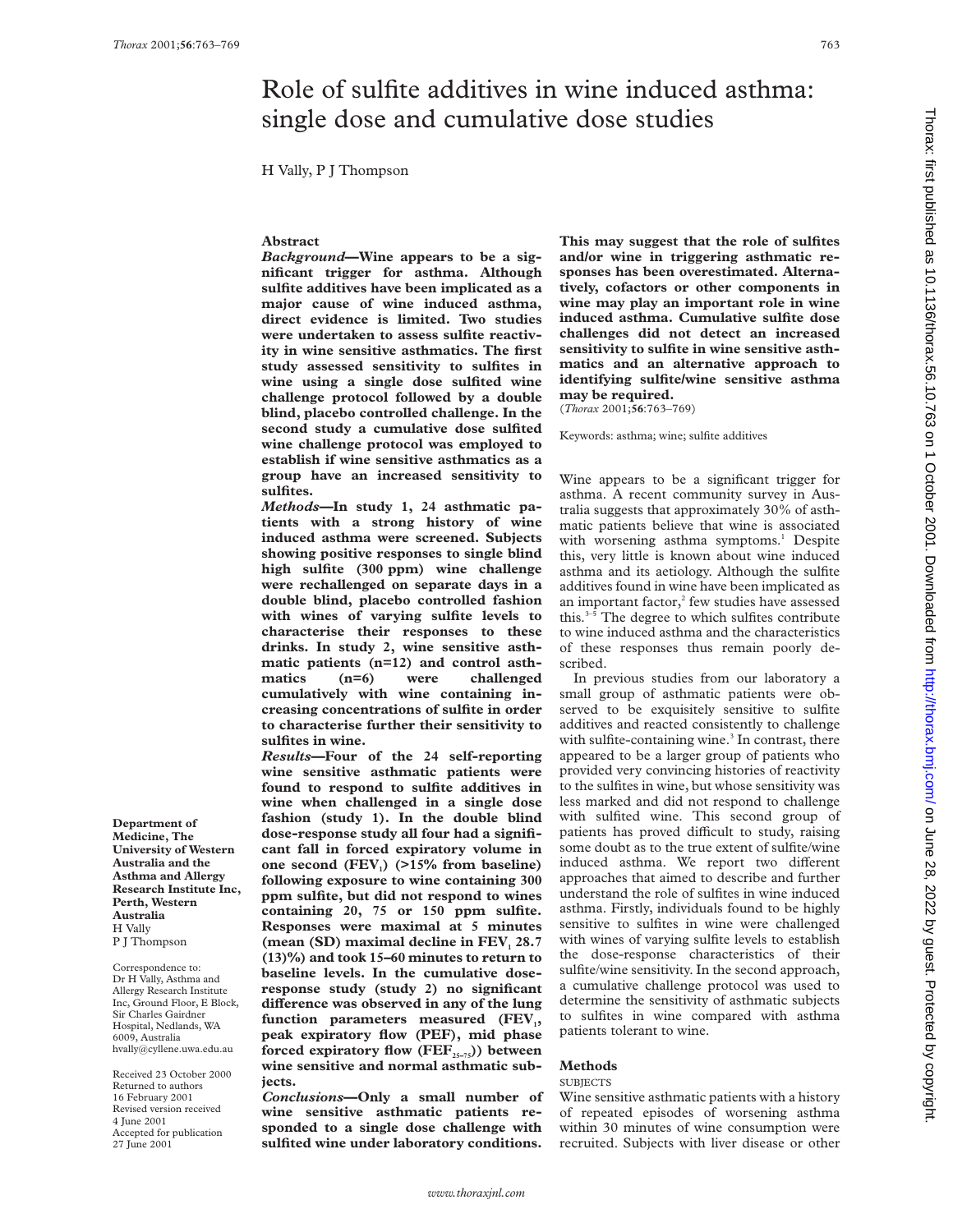serious medical conditions and those who were pregnant were excluded, as were those taking medications known to interact with alcohol. Patients whose adverse reactions to wine had previously resulted in admission to hospital and those with an obvious impairment in alcohol metabolism were also excluded. Subjects were only entered into the study if their asthma was stable and mild. Selection criteria included having used bronchodilators on <3 occasions per day, waking with asthma on <5 occasions in the previous month, and not taking oral corticosteroids to control asthma symptoms in the previous 2 months. All individuals entering the study were required to have an  $FEV<sub>1</sub>$  of >70% predicted or >1.5 l. Medication use was restricted before each challenge visit: short acting  $\beta$ , agonists were restricted for 8 hours, cromolyn/nedocromil, inhaled steroids, and anticholinergics for 12 hours, long acting  $\beta_2$ agonists and short acting antihistamines for 24 hours, and theophylline for 3 days before challenge.

This study was approved by the Committee for Human Rights of the University of Western Australia and all subjects provided informed consent prior to participating.

### CHALLENGE WINE PREPARATION

Commercially available sulfite free white wine (BRL Hardy, South Australia) was used in this study and the sulfite level of this wine was determined as described by Rankine. <sup>6</sup> The sulfite level in sulfite free white wine ranged from 10 to 20 ppm. To prepare wines with the required sulfite concentration, sulfite free white wine was spiked with known quantities of sodium metabisulfite  $(Na_2S_2O_5)$  and the sulfite levels confirmed. Challenge wines were freshly prepared each day and preliminary studies confirmed that there was no loss of sulfite and no appreciable change in the proportion of free to bound sulfite over the period of each study day.

### SULFITED WINE DOSE-RESPONSE STUDY (STUDY 1) *Study design*

Twenty four asthmatic subjects (20 women, mean (SD) age 38.0 (10.5) years, range 24–60) were screened for this study. Clinical details of asthma and wine sensitivities were recorded for all patients. Subjects were initially challenged with high sulfite wine (300 ppm) to establish if they were sensitive to sulfite additives in wine. Those responding to this single blind high sulfite wine challenge were then challenged, on separate days in a double blind, placebo controlled fashion, with wines containing 10–20 ppm, 75 ppm, 150 ppm or 300 ppm sulfite.

### *Single blind wine challenge*

Baseline spirometric parameters (Vitalograph, UK) were determined for all subjects. Subjects then consumed 150 ml high sulfite wine over a period of 5 minutes and spirometric values were monitored for 1 hour following the challenge. A fall in  $FEV_1$  of  $>15\%$  was considered to be a positive response. To confirm that this was due to the sulfite additives patients

were challenged on a separate day with sulfite free wine. Patients demonstrating a positive response to the high sulfite wine challenge but not to the challenge with sulfite free wine were recruited into the double blind phase of the study.

### *Double blind (sulfite) dose-response challenge*

Double blind challenges were carried out on separate days with sulfite free wine (10– 20 ppm sulfite) and wines containing low (75 ppm), moderate (150 ppm), and high sulfite (300 ppm) concentrations. The order of challenges was determined using a latin square design. Baseline FEV <sup>1</sup> was assessed at the beginning of each study day and was required to be within 10% of the baseline  $\text{FEV}_1$  at entry into the study. Challenges were conducted at least 48 hours apart (where possible, not more than 8 days apart) and at the same time of day  $(\pm 1$  hour). After equilibrating for 5 minutes at room temperature, 150 ml of chilled white wine (4 °C) was consumed over a period of 5 minutes. Spirometric measurements were started immediately after wine consumption (5 minutes) and were repeated at 15, 30, and 60 minutes after the challenge. The best of three measurements was recorded for each time point. A fall in  $FEV_1$  of  $>15\%$  from prechallenge values was predetermined as a positive response to challenge, while a fall in FEV <sup>1</sup> of >25% resulted in the mandatory withdrawal of the subject from the study day and treatment with an appropriate bronchodilator. The atopic status of subjects participating in this study was determined by skin prick testing with standard allergens, as well as histamine and brewers' yeast.

### *Subjective measurements of responses to wine challenges*

Subjects were asked to indicate the intensity of their asthma symptoms on a visual analogue scale (VAS) both before and after each wine challenge. The VAS consisted of a line 100 mm in length, anchored on the left with no symptoms and on the right with severe symptoms. All responses were recorded as scores between 0 and 100, based on the distance in mm from the left of this line.

# SULFITE CUMULATIVE DOSE RESPONSE CHALLENGE STUDY (STUDY 2 )

## *Study design*

Eighteen asthmatic subjects of mean (SD) age 35.4 (11.2) years (range 20–56) were recruited into this study. Clinical details of wine sensitivity were recorded and atopic status was determined by standard allergen skin prick testing. Subjects were required to make two visits to the asthma clinic for this study. On the first visit it was confirmed that the subject could tolerate sulfite free white wine without a significant decline in lung function. On the second visit subjects were required sequentially to consume aliquots of white wine which had been spiked with increasing concentrations of sulfite in order to assess their sensitivity to the additive.

Thorax: first published as 10.1136/thorax.56.10.763 on 1 October 2001. Downloaded from http://thorax.bmj.com/ on June 28, 2022 by guest. Protected by copyright Thorax: first published as 10.1136/thorax: 50.7.0.763 on 1 October 2001. Downloaded from thip://thorax.bmj.com/ on duplished as 10.1136/thorax: first published as 10.1136/thorax. Bublished as 2022 by guest. Protected by co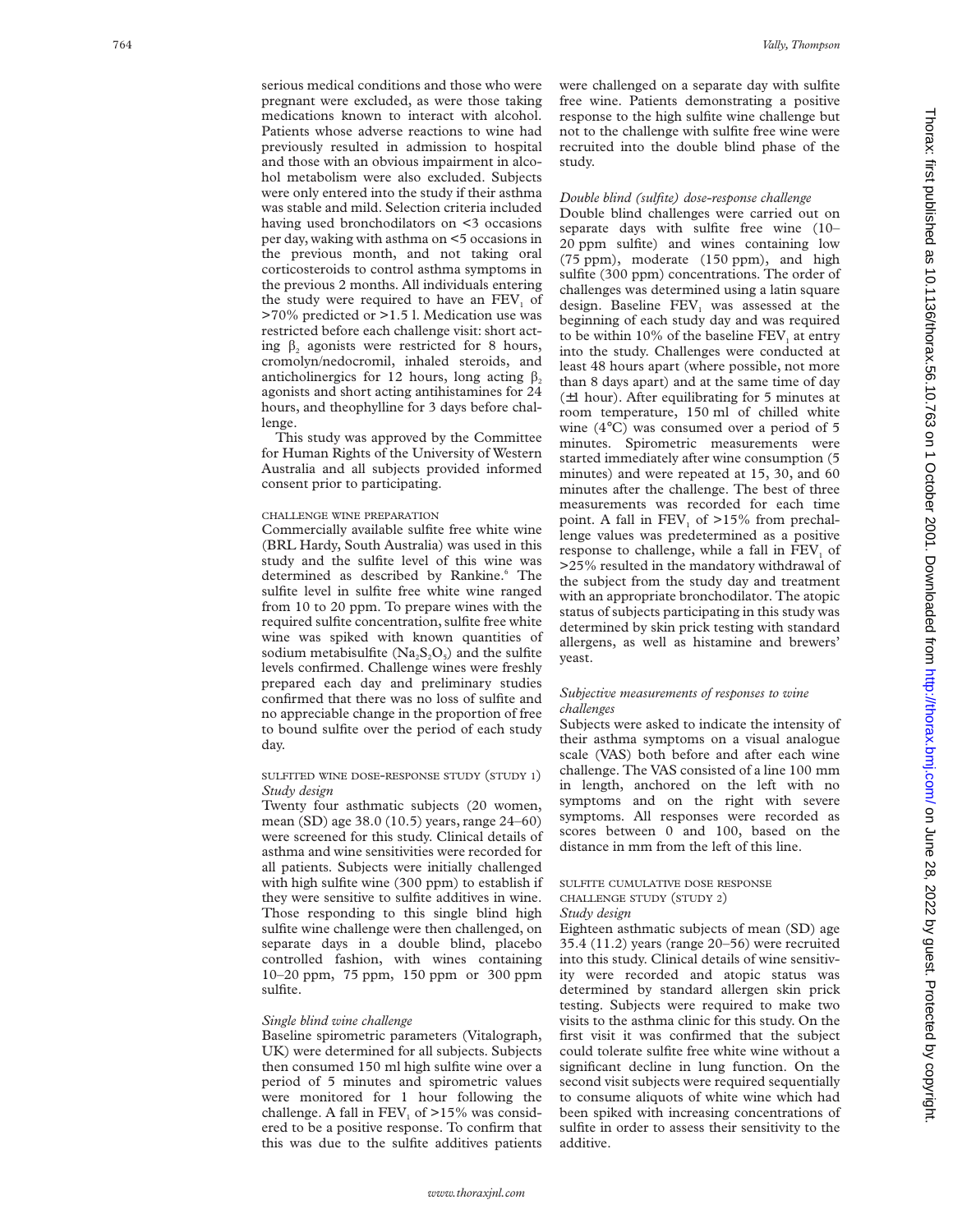*Table 1 Patient details and history (study 1)*

| Patient no.    | Sex         | Age (years) | Asthma<br>medications <sup>1</sup> | History of wine<br>sensitivity | Sulfite sensitive<br>history <sup>3</sup> | <b>Baseline</b><br>FEV, (1) | Baseline FEV,<br>$(\%$ pred) | Positive high<br>sulfite challenge |
|----------------|-------------|-------------|------------------------------------|--------------------------------|-------------------------------------------|-----------------------------|------------------------------|------------------------------------|
|                | F           | 30          | ba                                 | champ, wh                      | Y                                         | 2.58                        | 76.6                         | N                                  |
| $\overline{c}$ | $_{\rm F}$  | 26          | ba, bc                             | red, wh,ch                     | Y                                         | 3.53                        | 99.4                         | Y                                  |
| 3              | $_{\rm F}$  | 52          | ba                                 | red, wh, champ, ch             | Y                                         | 2.13                        | 74.5                         | N                                  |
| 4              | $\mathbf F$ | 31          | ba                                 | red, wh, champ                 | Y                                         | 3.18                        | 97.8                         | Y                                  |
| 5              | F           | 28          | ba, bu                             | red, wh                        | N                                         | 3.22                        | 97.2                         | N                                  |
| 6              | М           | 30          | ba                                 | wh, ch                         | N                                         | 4.81                        | 106.7                        | N                                  |
| 7              | F           | 28          | ba                                 | red, wh, champ                 | N                                         | 3.26                        | 105.2                        | N                                  |
| 8              | M           | 28          | ba                                 | red                            | N                                         | 3.34                        | 80.1                         | N                                  |
| 9              | F           | 30          | ba                                 | red, wh, champ, ch             | N                                         | 3.81                        | 108.2                        | N                                  |
| 10             | F           | 53          | ba, bc                             | red, wh                        | N                                         | 2.56                        | 944.5                        | $\mathrm{N}^4$                     |
| 11             | M           | 43          | ba, sm, bc                         | red, wh                        | N                                         | 3.65                        | 95.5                         | N                                  |
| 12             | F           | 27          | ba, bu                             | red, wh, champ                 | Y                                         | 1.85                        | 61.6                         | Y                                  |
| 13             | F           | 44          | ba, bc, sm                         | wh, champ                      | Y                                         | 2.24                        | 80.0                         | N                                  |
| 14             | F           | 54          | ba                                 | red, wh, champ, ch             | Y                                         | 2.51                        | 97.7                         | N                                  |
| 15             | F           | 45          | ba, bc                             | red, wh, champ                 | Y                                         | 2.12                        | 84.8                         | N                                  |
| 16             | M           | 35          | ba, bu                             | red, wh                        | N                                         | 3.48                        | 84.9                         | N                                  |
| 17             | F           | 46          | ba, bu                             | red, wh, ch                    | N                                         | 1.90                        | 86.4                         | N                                  |
| 18             | F           | 24          | ba                                 | red, wh, ch                    | Y                                         | 2.73                        | 70.0                         | Y                                  |
| 19             | F           | 48          | ba, bc                             | wh                             | N                                         | 2.10                        | 84.0                         | N                                  |
| 20             | F           | 60          | ba, bc, th                         | wh, ch                         | N                                         | 1.63                        | 65.2                         | $\mathrm{N}^4$                     |
| 21             | F           | 38          | ba                                 | wh, champ, ch                  | N                                         | 2.86                        | 81.7                         | N                                  |
| 22             | F           | 30          | ba, bc                             | wh                             | N                                         | 2.56                        | 80.0                         | N                                  |
| 23             | F           | 41          | ba                                 | wh, ch                         | N                                         | 1.91                        | 70.7                         | N                                  |
| 24             | F           | 40          | ba, th                             | wh, ch                         | N                                         | 1.44                        | 60.0                         | ND <sup>5</sup>                    |

 $FEV<sub>1</sub>$  = forced expiratory volume in one second; % pred = percentage of predicted value; ND = not studied.

 $b$ a =  $\beta_2$  adrenoceptor agonists; bc = beclomethasone; bu = budesonide; cr = cromoglycate; sm = salmeterol; ip = ipratropium bromide; th =theophylline.

 $^{2}$ red = red wine; wh = white wine; champ = champagne; ch = cheap wine.

<sup>3</sup>Patients presenting with a history suggestive of a sensitivity to sulfite additives.

4 Patients exhibiting a positive response to both high sulfite and sulfite-free wine challenge.

5 Patient not studied, minimum lung function criteria not met.

Asthmatic subjects in this study were divided into two groups based on their prior history of wine sensitivities: (1) control group (n=6) of asthmatic subjects who had consumed wines previously but had never experienced any asthma symptoms following their consumption, and (2) a wine sensitive group of asthmatic subjects with a sulfite sensitive history  $(n=12)$ who reported a history of repeated episodes of worsening asthma symptoms within 30 minutes of wine consumption. These subjects were also required to satisfy criteria that suggested a role for sulfite additives in their responses. These were (a) that white wines were generally more of a problem for them than red wines, or (b) that cheaper wines were more of a problem than expensive wines, or (c) that, in addition to their sensitivity to wines, a selection of sulfite containing foods (notably, preserved fruits and vegetables) were also associated with triggering asthmatic responses.

### *Single blind sulfite free wine challenge (visit 1)*

After determining baseline lung function, subjects ingested 150 ml of sulfite free white wine over a 5 minute period. Lung function was assessed immediately after drinking the wine (5 minutes) and at 15 and 30 minutes after the challenge. The best of three measurements was recorded for each time point. A fall in  $FEV<sub>1</sub>$  of  $>15\%$  of prechallenge FEV<sub>1</sub> was considered to be a positive response to the challenge. Patients exhibiting a positive response to challenge with sulfite free wine did not proceed to the cumulative dose-response challenge study day.

*Sulfite cumulative dose-response challenge (visit 2)* Baseline FEV, was assessed at the beginning of the study day and was required to be within 10% of the baseline  $FEV<sub>1</sub>$  at entry into the study. This second challenge was conducted at

least 48 hours after the single blind challenge with sulfite free wine and, where possible, not more than 8 days after this challenge. The challenge protocol involved the equilibration of 50 ml of chilled (4°C) white wine at room temperature for 3 minutes, then the consumption of this white wine over a period of 5 minutes. Lung function was measured immediately after wine consumption (5 minutes) and 15 minutes after the challenge. If no significant decline in lung function was observed (fall in  $FEV<sub>1</sub>$  of  $>15\%$ ), subjects were challenged with the next wine drink in identical fashion. This cycle was completed for each of the sulfited wine challenge drinks (150 ppm, 300 ppm, 450 ppm, and 750 ppm).

#### DATA ANALYSIS

The INSTAT statistics program (Graphpad Software, San Diego, CA, USA) was used for all statistical analyses. Differences between groups were assessed by ANOVA or Student's *t* test as appropriate, with a p value  $< 0.05$  indicating a significant difference.

### **Results**

### SULFITE DOSE-RESPONSE STUDY (STUDY 1) *Subjects*

The characteristics of the subjects screened for this study are summarised in table 1. Of the 24 subjects assessed, only four exhibited a positive response to high sulfite wine and a negative response to sulfite free wine challenge and were thus recruited into the double blind phase of the study (subjects 2, 4, 12, and 18). Two subjects (subjects 10 and 20) exhibited positive responses to high sulfite wine and sulfite free wine, and one subject (subject 24) was not challenged after initial screening after failing to meet minimum lung function criteria for participation.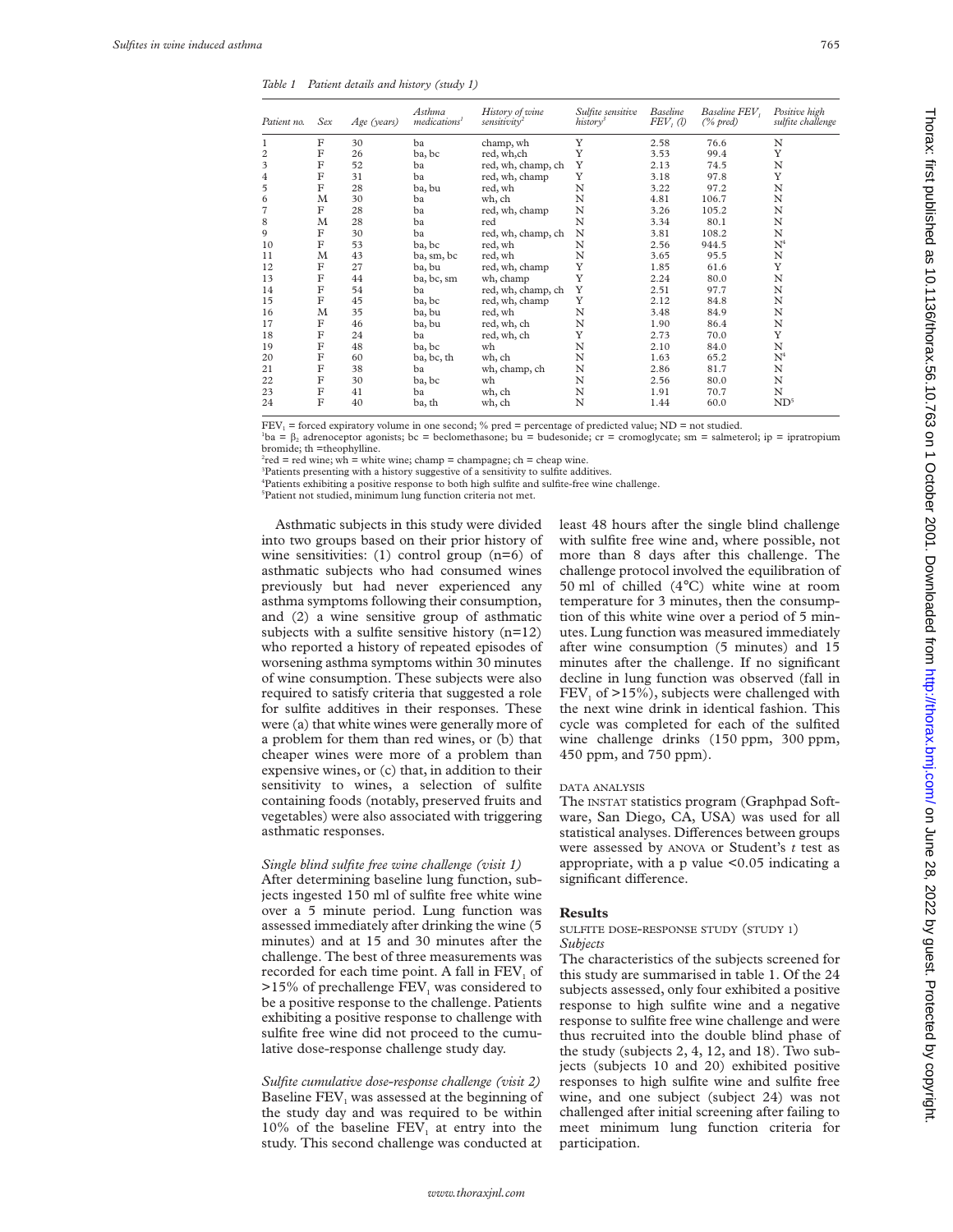*Table 2* Mean<sup>1</sup> maximum fall in FEV<sub>1</sub>, FEF<sub>25-75</sub>, and PEF in four subjects following challenge with wine of varying sulfite *concentrations (study 1)*

|                        | Sulfite free $(-20$ ppm)    | Low sulfite $(75$ ppm)   | Moderate sulfite<br>(150 ppm) | High sulphite (300 ppm)      |
|------------------------|-----------------------------|--------------------------|-------------------------------|------------------------------|
| FEV, (%)               | $-4.4$ ( $-13.2$ to $4.4$ ) | $-6.5$ ( $-17.9$ to 4.9) | $-1.4$ ( $-14.2$ to 11.3)     | $-28.7$ (-49.7 to -7.7)*     |
| $\rm{FEF}_{25-75}$ (%) | $-10.5$ ( $-34.8$ to 13.8)  | $-11.4$ (-38.1 to 15.3)  | $-1.1$ ( $-34.3$ to 32.2)     | $-48,4$ (-81.9 to -14.9)**   |
| PEF (%)                | $-7.2$ ( $-17.2$ to 2.8)    | $-9.4$ (-18.5 to -0.2)   | $-3.2$ ( $-21.9$ to 15.6)     | $-28.3$ (-46.7 to $-10.0$ )* |

 $FEV_1$  = forced expiratory volume in one second;  $FEF_{25-75}$  = mean expired flow over the middle half of the FVC manoeuvre;  $PEF =$ peak expiratory flow.

<sup>1</sup>Means are expressed as a percentage of baseline values (95% CI).

\*p<0.05, \*\*p<0.01 compared with sulfite free wine.

 $\frac{F}{F}$ 



*Figure 1 Dose-response curve of sensitivities to sulfite additives in wine in subjects 2* ( $\Box$ ), 4 ( $\Box$ ), 12 ( $\triangle$ ), and 18 ( $\Box$ ). Baseline FEV<sub>1</sub> represented by dashed horizontal line (study *1*).

### *Double blind sulfite dose-response challenges*

No significant difference was observed in the lung function parameters of the four subjects after challenge with low and moderate sulfitecontaining wines compared with sulfite free wine (table 2). However, a significant difference was observed in their responsiveness to high sulfite wine compared with sulfite free wine. Individual lung function data clearly showed that all four subjects challenged with high sulfite wine experienced a fall in FEV <sup>1</sup> of >15% which was considered indicative of a positive response to challenge (fig 1). All these responses were accompanied by a perception of worsening asthma symptoms (fig 2). The time course of these reactions indicated that they were maximal immediately following the consumption of wine (fig 3), with the maximum fall in  $FEV_1$  ranging from 15.1% (subject 18) to 45.7% (subject 4). In subjects 12 and 18 lung function recovered rapidly to baseline values within 15 minutes. Subject 4 exhibited a severe response in which  $FEV<sub>1</sub>$  fell by 45.7% and required 60 minutes to recover to baseline levels. Subject 2, whose lung function fell by



*Figure 2 Subjective changes in asthma symptoms following challenge with wines containing varying sulfite concentrations as assessed by visual analogue scale (VAS). Negative changes reflect worsening asthma symptoms*



*Figure 3 Time course of asthmatic responses to high sulfite (300 ppm) wine challenge in subjects*  $2 (\Box)$ ,  $4 (\blacksquare)$ ,  $12 (\triangle)$ , and  $18 (\blacktriangle)$ . Line break indicates that  $\beta_2$  agonist *treatment was administered. Baseline FEV1 represented by dashed horizontal line (study 1).*

31.7% following challenge, required  $\beta_2$  agonist therapy which subsequently resolved the asthma symptoms and dramatically improved lung function.

### CUMULATIVE DOSE CHALLENGE STUDY (STUDY 2 ) *Subjects*

The characteristics of the control and wine sensitive asthmatic subjects recruited for this study are summarised in table 3. The control asthmatic group consisted of four women and two men of mean age of 26.7 (7.0) years. The wine sensitive group consisted of 12 women of mean age of 39.8 (10.5) years. Statistical analyses indicated that the normal asthmatic group was significantly younger than the wine sensitive group (p=0.014) but there was no difference in baseline mean % predicted FEV<sub>1</sub> between the two groups.

### *Cumulative dose challenges*

All patients recruited into this study were unresponsive to challenge with sulfite free wine. These patients were subsequently challenged with wines containing increasing levels of sulfite. Measurements of spirometric parameters (FEV<sub>1</sub>, PEF, FEF<sub>25-75</sub>) did not reveal any significant differences in sensitivity to the sulfite additives between self-reporting wine sensitive asthmatic subjects and controls (p values comparing the mean maximum fall of  $FEV<sub>1</sub>$ , PEF,  $FEF<sub>25-75</sub>$  for each of the groups studies: p=0.141, p=0.240, p=0.121, respectively, fig 4).

Examination of individual data indicated that only two individuals from the wine sensitive group (subjects W1 and W10) exhibited a significant decline in lung function following cumulative challenge. Subject W1 had a fall in  $\text{FEV}_1$  of 22.9% 5 minutes after challenge with 300 ppm sulfite containing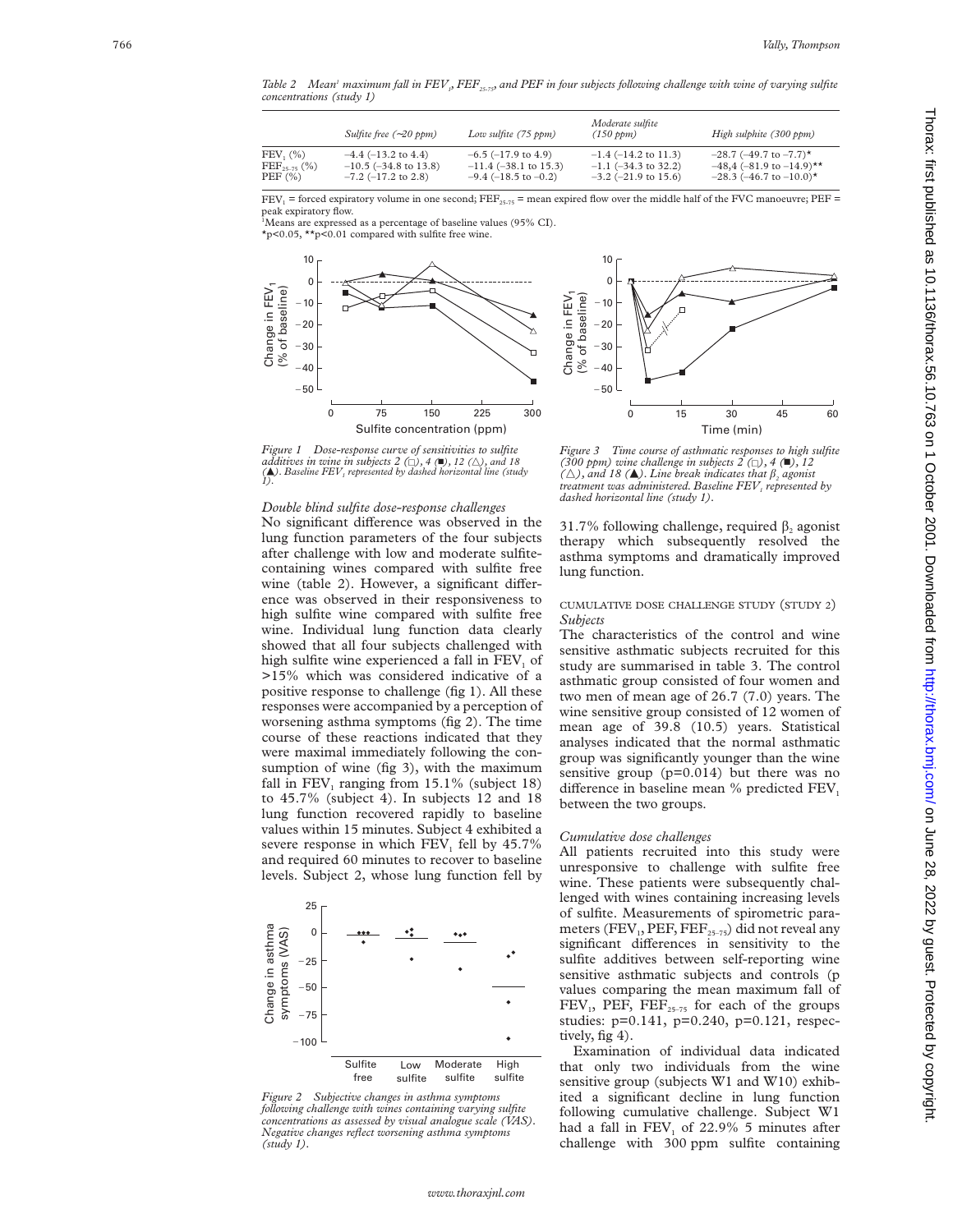

*Figure 4 Maximum changes in FEV1, PEF, and FEF25–75 in control and wine sensitive asthmatic subjects following cumulative dose challenge. Mean maximum change for each parameter indicated by horizontal line (study 2).*

wine, which improved to 12.1% below baseline by 15 minutes. The challenge of this same subject with 450 ppm wine resulted in a dramatic decline in  $FEV_1$  by 42.6%, which improved to 25.4% below baseline at 15 minutes. For safety reasons, challenge with wine containing 750 ppm sulfite was not pursued. In contrast, subject W10 did not respond to challenge with the 150 ppm, 300 ppm, or 450 ppm sulfitecontaining wine, but exhibited a fall in  $FEV<sub>1</sub>$  of 32.9% in response to challenge with wine containing 750 ppm sulfite. In this subject, administration of  $\beta$ , agonists resulted in the rapid recovery of FEV<sub>1</sub> to baseline levels. Three subjects (W1, W2 and W3) participating in the cumulative challenge study had previously had a positive response to a single dose high sulfite (300 ppm) wine challenge (study 1). The maximum fall in  $FEV<sub>1</sub>$  for all these individuals was greater after a single dose challenge than cumulative challenges.

### **Discussion**

Following challenge with a single dose of high sulfite wine, only four of 23 self-reporting wine sensitive asthmatic subjects could be shown to be sensitive to the sulfite additives, despite the fact that sulfites have been suggested as being a major cause of wine induced asthma. Significantly, the four individuals who were shown to be sensitive to the sulfites in wine in this study only responded to wine containing 300 ppm of this additive, which is the maximum level of sulfite allowable in Australian wines.<sup>7</sup> There were no responses to wine containing 20– 150 ppm sulfite, although all four individuals provided histories suggesting that they were exquisitely sensitive to sulfite in wine and that most Australian wines have sulfite levels which are in the lower range of those used in this study.<sup>8</sup>

Although one explanation for this lack of responsiveness to challenge is that sensitivities to wine are largely psychologically mediated, this seems unlikely to explain fully the disparity between self-reported wine sensitive asthma and those responses that could be confirmed by challenge in this study. Asthmatic responses to wine are consistently reported as having a rapid time of onset and specifically inducing asthma symptoms. Individuals also reported repeated episodes of wine induced asthma over long periods of time, suggesting that responses to wine are real and that most of these responses are triggered by a single aetiological agent. Possibly of greater significance, however, was the overall lack of placebo responses in our studies, and the strong concordance observed between symptoms and FEV<sub>1</sub> which further argued against wine induced asthma being a psychosomatic phenomenon in this cohort.

An alternative explanation for the lack of positive responses to challenge is that wine sensitive asthmatics are more sensitive to the sulfites in wine when consumed in natural settings than in the formal challenge environment

*Table 3 Characteristics of control (C) and wine sensitive (W) asthmatic subjects (study 2)*

| Patient no     | Sex         | Age (years) | Skin prick<br>positive | Asthma<br>medications <sup>1</sup> | History of wine<br>sensitivity $2$ | <b>Baseline</b><br>FEV <sub>1</sub> (l) | Baseline FEV,<br>$(\%$ pred) |
|----------------|-------------|-------------|------------------------|------------------------------------|------------------------------------|-----------------------------------------|------------------------------|
| C1             | $\mathbf F$ | 29          | Y                      | ba                                 | NA                                 | 3.07                                    | 95.0                         |
| C <sub>2</sub> | M           | 36          | Y                      | ba                                 | NA                                 | 4.47                                    | 101.1                        |
| C <sub>3</sub> | M           | 33          | Y                      | ba, bc                             | NA                                 | 4.99                                    | 116.3                        |
| C <sub>4</sub> | $\rm F$     | 20          | Y                      | ba, bc                             | NA                                 | 2.99                                    | 100.3                        |
| C <sub>5</sub> | F           | 22          | Y                      | ba                                 | NA                                 | 2.39                                    | 84.8                         |
| C <sub>6</sub> | F           | 20          | Y                      | ba                                 | NA                                 | 1.84                                    | 54.6                         |
| $W1*$          | F           | 32          | Y                      | ba                                 | red, wh, champ                     | 3.18                                    | 104.6                        |
| $W2*$          | F           | 25          | Y                      | ba                                 | red, wh                            | 2.40                                    | 63.7                         |
| $W3*$          | F           | 27          | Y                      | ba, bc                             | red, wh                            | 3.86                                    | 108.4                        |
| W <sub>4</sub> | F           | 51          | Y                      | ba, bu, sm                         | red, wh                            | 2.43                                    | 94.9                         |
| W <sub>5</sub> | F           | 32          | Y                      | ba                                 | wh, champ                          | 2.86                                    | 86.1                         |
| W <sub>6</sub> | $_{\rm F}$  | 53          | Y                      | ba, bc                             | red, wh                            | 2.48                                    | 85.2                         |
| W7             | $_{\rm F}$  | 39          | Y                      | ba                                 | red, wh, champ                     | 3.04                                    | 87.9                         |
| W8             | F           | 56          | Y                      | ba                                 | red, wh, champ                     | 2.56                                    | 103.2                        |
| W9             | $_{\rm F}$  | 46          | Y                      | ba, fl, sm                         | wh                                 | 1.99                                    | 71.8                         |
| W10            | F           | 37          | Y                      | ba, bu                             | red, wh                            | 1.91                                    | 71.3                         |
| W11            | F           | 33          | Y                      | ba, bc                             | wh                                 | 2.23                                    | 73.1                         |
| W12            | F           | 47          | Y                      | ba, bu                             | red, wh                            | 1.81                                    | 77.0                         |

 $FEV<sub>1</sub> =$  forced expiratory volume in one second; % pred = percentage of predicted value.

 $b$ a =  $\beta_2$  adrenoceptor agonists; bc = beclomethasone; bu = budesonide; fl = flixotide; cr = cromoglycate; sm = salmeterol; ip = ipratropium bromide;  $th =$  theophylline.

 $^{2}$ red = red wine; wh = white wine; champ = champagne; ch = cheap wine.

\*Subjects responding to single dose high sulfite wine challenge in study 1 (subjects W1, W2 and W3 were subjects 4, 18 and 2, respectively, in study 1).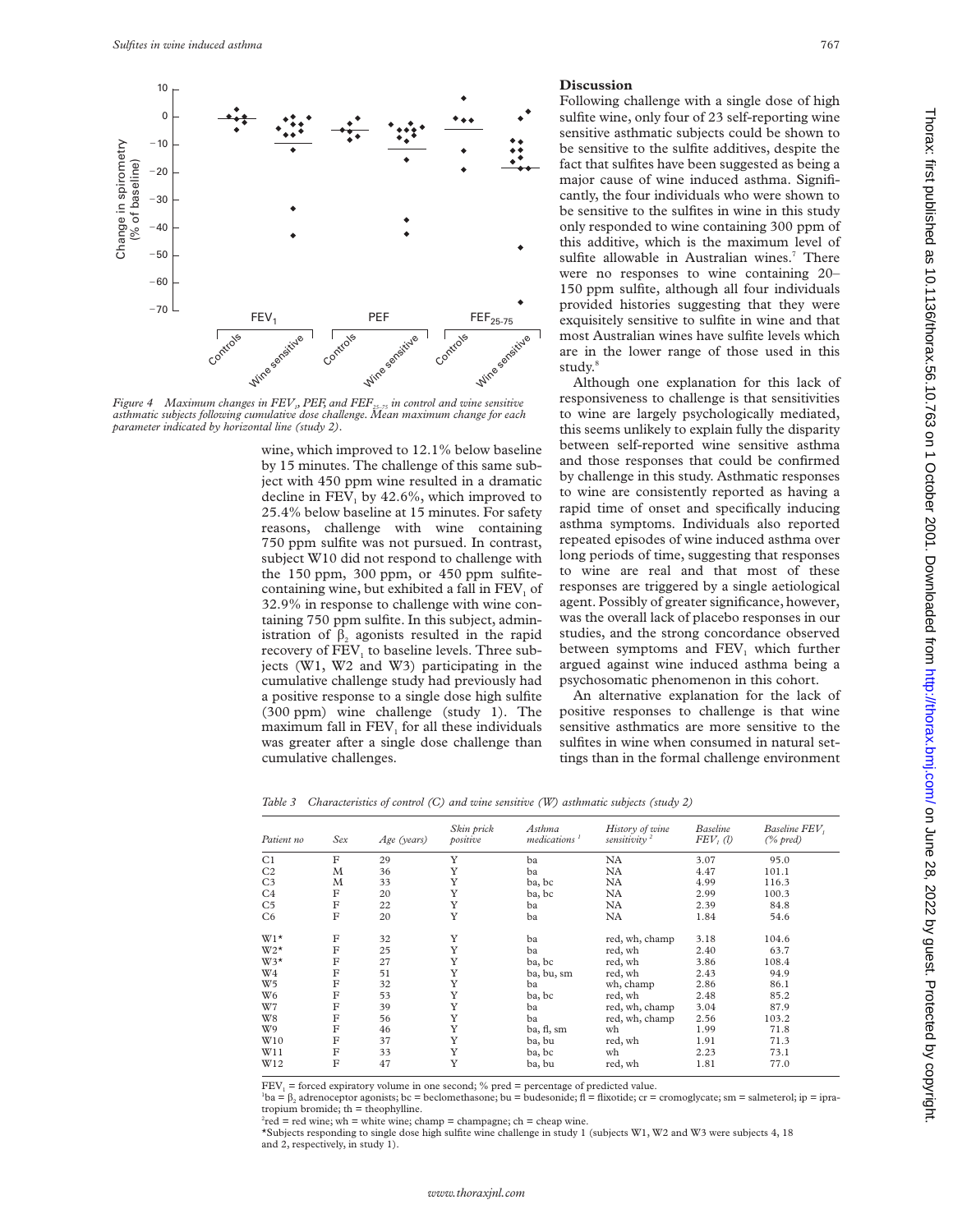of the laboratory. The reasons for this are not clear, but it may be that cofactors not present at the time of wine challenge may play an important role in these responses. We have previously reported anecdotal evidence suggesting that asthma stability may also play a role in the reactivity of asthmatic subjects to wine, with some reporting that their responses to wines are more noticeable in smoky environments or at certain times of the year when their asthma is generally less stable. <sup>3</sup> Dahl *et al*<sup>4</sup> also reported that some patients with pollen allergy have increased reactivity to red wines in the pollen season but not during the rest of the year, further indicating the role of cofactors in wine induced asthma. Thus, in the clinical laboratory setting and with preset criteria for asthma stability, the threshold of tolerance to sulfites may be increased.

Despite the possible complex nature of wine induced asthma, this study provided an opportunity to document the characteristics of asthmatic responses to sulfites in wine in those subjects who were exquisitely sensitive to these additives. Responses to high sulfite wine were very rapid, with the maximal fall in  $\rm{FEV}_{1}$  in all subjects occurring 5 minutes after the challenge. This rapid response is consistent with the information obtained from most wine sensitive individuals in our previous questionnaire based study characterising these reactions, 1 and is also consistent with asthmatic reactions to sulfited solutions described in other studies.<sup>9 10</sup> Following challenge with high sulfite wine, lung function returned to baseline levels 15–60 minutes after the challenge in positive responders in the absence of rescue therapy and, where treatment was supplied,  $\beta_2$  agonist therapy proved to be rapidly effective in improving lung function and symptoms.

The rapid onset of asthmatic responses to sulfites in wine supports a local airway mechanism of action for these additives and the likely involvement of neural mechanisms in these responses. It is generally believed that cholinergic pathways play an important role in sulfite induced asthma. However, the variable efficacy of anticholinergic agents in protecting against sulfite induced bronchoconstriction<sup>11-13</sup> suggests that other pathways may be involved, particularly when these responses are severe.<sup>1</sup> The non-adrenergic non-cholinergic arm of the nervous system may be involved in these responses,<sup>15</sup> with evidence for the involvement of tachykinins<sup>16</sup> and bradykinin.<sup>17</sup> However, prostaglandins<sup>18</sup> <sup>19</sup> and leukotrienes<sup>20</sup> may also be involved in sulfite induced asthma. Clearly, the mechanisms underlying sulfite additive induced asthma are poorly understood, and mechanistic studies using models reflecting exposure to these additives as they occur in foods and drinks are required.

Because of the possibility that the study subjects had a decreased sensitivity to the sulfite additives in wine in our clinical challenges, we adopted a cumulative challenge protocol which, it was envisaged, would detect more subtle differences in the sensitivities of asthmatic subjects to sulfites in wine. Asthmatic

subjects were exposed to increasing concentrations of sulfite additives in a single sitting. Furthermore, the concentrations of sulfite in two of the wines was increased beyond the levels normally present to help overcome any possible inhibitory effect associated with the controlled nature of the challenge environment. No significant difference was observed in sensitivity to the sulfite additives between wine sensitive and control asthmatic subjects, but this may have been due to limitations in the power of the study. Importantly, our results showed that the cumulative dose protocol was actually a less sensitive indicator than the single dose challenge for detecting sensitivity to sulfites in wine. This was evident in three individuals who had previous positive responses to single dose high sulfite wine challenges in study 1 (subjects W1, W2 and W3) but who exhibited less intense responses to cumulative challenge, despite the higher concentrations of sulfite in this latter protocol. One possible reason for the lack of sensitivity of asthmatic subjects to the cumulative challenge protocol is that tachyphylaxis to sulfite was induced during the challenge protocol; however, studies addressing this issue have produced conflicting results. $\sum_{21-23}$ 

In conclusion, our studies have shown that single dose challenges with sulfited wine appear to be of limited value in detecting sensitivity to wine. The controlled nature of the challenge environment, combined with the strict entry criteria regarding asthma severity and stability, may have reduced the sensitivity of the subjects to sulfites in wine. We therefore attempted to increase the sensitivity of our challenge tests by using a sulfited wine cumulative dose protocol in which subjects were challenged with increasing doses of sulfite in sequential fashion. However, the hypothesis that cumulative dose challenge would compensate for the controlled nature of the challenge environment and reveal sulfite sensitivities not detected by single dose challenge was not substantiated. Further refinement of existing challenge protocols and/or the development of new strategies may be needed to test the hypothesis that there is an increased sensitivity to sulfite additives in wine induced asthmatics, and to show that wine induced asthma is a significant problem in the community.

The authors would like to thank BRL Hardys for their generous donation of the preservative free wines used in this study and the Asthma Foundation of Western Australia for their support of this work.

- 1 Vally H, de Klerk N, Thompson PJ. Alcoholic drinks: important triggers for asthma. *J Allergy Clin Immunol* 2000;**105**:462–7.
- 2 Gershwin M, Ough C, Bock A, *et al*. Grand rounds: adverse
- reactions to wine. *J Allergy Clin Immunol* 1985;**75**:411–20. 3 Vally H, Carr A, El-Saleh J, *et al.* Wine-induced asthma: a placebo controlled assessment of its pathogenesis. *J Allergy Clin Immunol* 1999;**103**:41–6.
- 4 Dahl R, Henriksen J, Harving H. Red wine asthma: a controlled challenge study. *J Allergy Clin Immunol* 1986;**78** : 1126–9.
- 5 Halpern GM, Gershwin E, Ough C, et al. The effect of white wine upon pulmonary function of asthmatic subjects. *Ann Allergy* 1985;**55**:686–90.
- 6 Rankine B. New method for determining sulfur dioxide in wine. *Aust Wine Brew & Spirit Rev* 1962;**80**:14–6.
- 7 Western Australian Food Monitoring Program. *Sulfur dioxide in foods*. Chemistry Centre (WA), Department of Mines & Health Department of Western Australia, 1992.